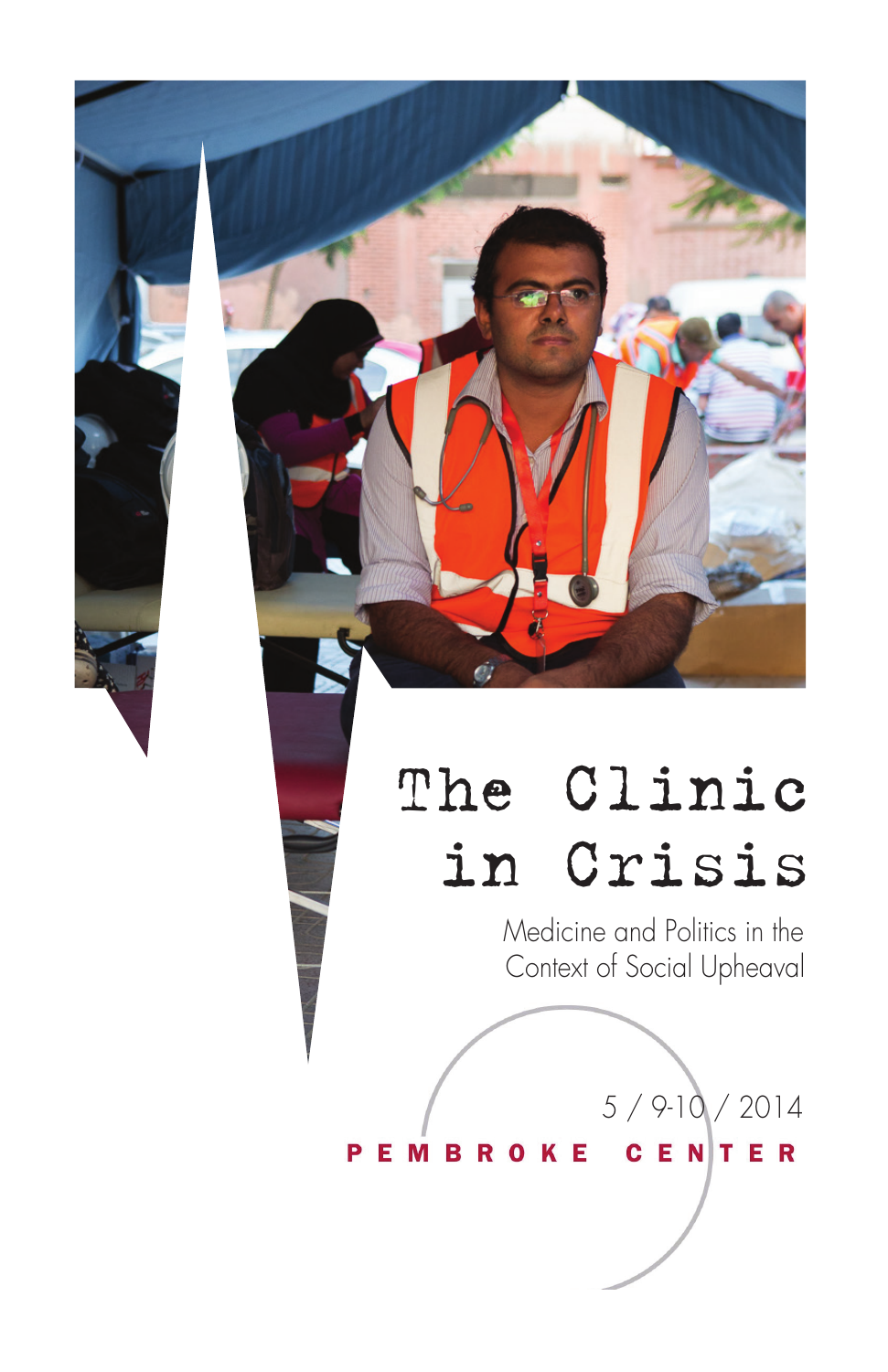## WELCOME

The Clinic in Crisis Symposium is a two-day conference that brings together an international group of scholars to Brown University with the aims of exploring the wide-ranging and conflicting roles of clinicians in situations of political violence and/or social unrest. The interdisciplinary nature of the conference draws on the strengths of its participants to deepen discussion across disciplines on topics ranging from the dilemmas of care and triage that clinicians face under situations of political instability to the impediments in realizing professional commitments to medical neutrality.

By contributing sociological, cultural, and political perspectives, we question how medicine and its practice have been implicated in contemporary social, political, and cultural movements. How have clinicians—physicians, surgeons, nurses, and the allied health professions—themselves spurred the expansion of their profession into moral, legal, and other realms presumed to be outside its practice? What insights, dispositions, expertise, and values do clinicians bring to such movements, and in what ways do they become entangled in processes of social and political change with multifaceted views ranging from progressive and radical to reactionary and conservative? Finally, how do hierarchies and markers of "difference" within and among clinical professions—particularly along the lines of race, gender, class, and nationality—configure and shape the potential for and effects of clinicians' participation in social movements?

In addition to bringing diverse projects in the social studies of medicine into conversation with each other, the symposium is an opportunity for clinicians, political scientists, anthropologists, and public health practitioners to exchange ideas and opinions through moderated discussions on innovative and cross-cultural research of contemporary importance.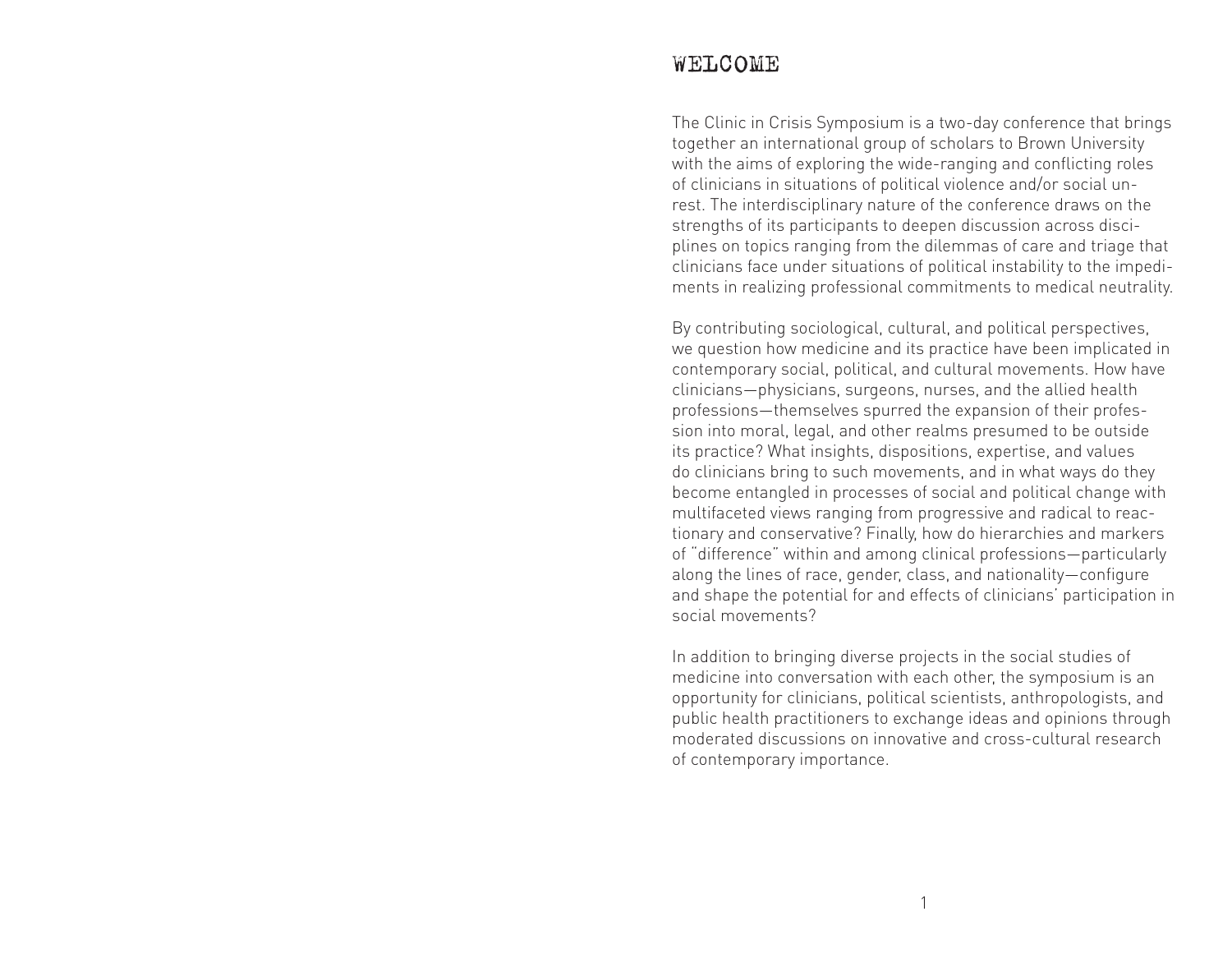# ORGANIZERS / STAFF

## Symposium Chairs

Dr. Sa'ed Atshan Postdoctoral Fellow in International Studies Brown University

Dr. Adia Benton Assistant Professor of Anthropology Brown University

Dr. Sherine Hamdy Assistant Professor of Anthropology Kutayba Alghanim Assistant Professor of Social Science Brown University

Dr. Soha Bayoumi Lecturer, Faculty of Arts and Sciences Harvard University

#### Staff Members

Matilde Andrade, Financial Coordinator Natalie Posever, Student Assistant Christina Sun, Student Assistant Alex Chen, Graphic Designer

# AGENDA

## FRIDAY, MAY 9, 2014

|                      | 8:15 - 9:00 Breakfast & Introduction                                                                                                                                          |
|----------------------|-------------------------------------------------------------------------------------------------------------------------------------------------------------------------------|
|                      | The Humanitarian Impulse<br>Adia Benton, Brown University<br>Sa'ed Atshan, Brown University                                                                                   |
| $9:00 - 9:45$        | Abandonments, Solidarities and Logics of Care: Hospitals<br>and Medical Encounters as Sites and Sources of Conflict<br>in Gilgit-Baltistan<br>Emma Varley, Brandon University |
| $9:45 - 10:30$       | Peace May Begin in the Clinic: Caregiving, Healing, and<br>the Potentials of Medical Humanitarian Aid<br>Lauren Carruth, George Washington University                         |
|                      | 10:30 - 10:45 Coffee Break                                                                                                                                                    |
|                      | <b>Mental Health</b><br>Byron Good, Harvard Medical School and Harvard University<br>Debbie Weinstein, Brown University                                                       |
| $10:45 - 11:30$      | Love and Violence in the Mental Health System<br>Eric M. Greene, Private Practitioner                                                                                         |
| 11:30 - 12:15        | The Dark Side of Pragmatism: Electroconvulsive Therapy,<br>Psychiatry, and Torture in Occupied Kashmir<br>Saiba Varma, Duke University                                        |
| $12:15 - 1:30$ Lunch |                                                                                                                                                                               |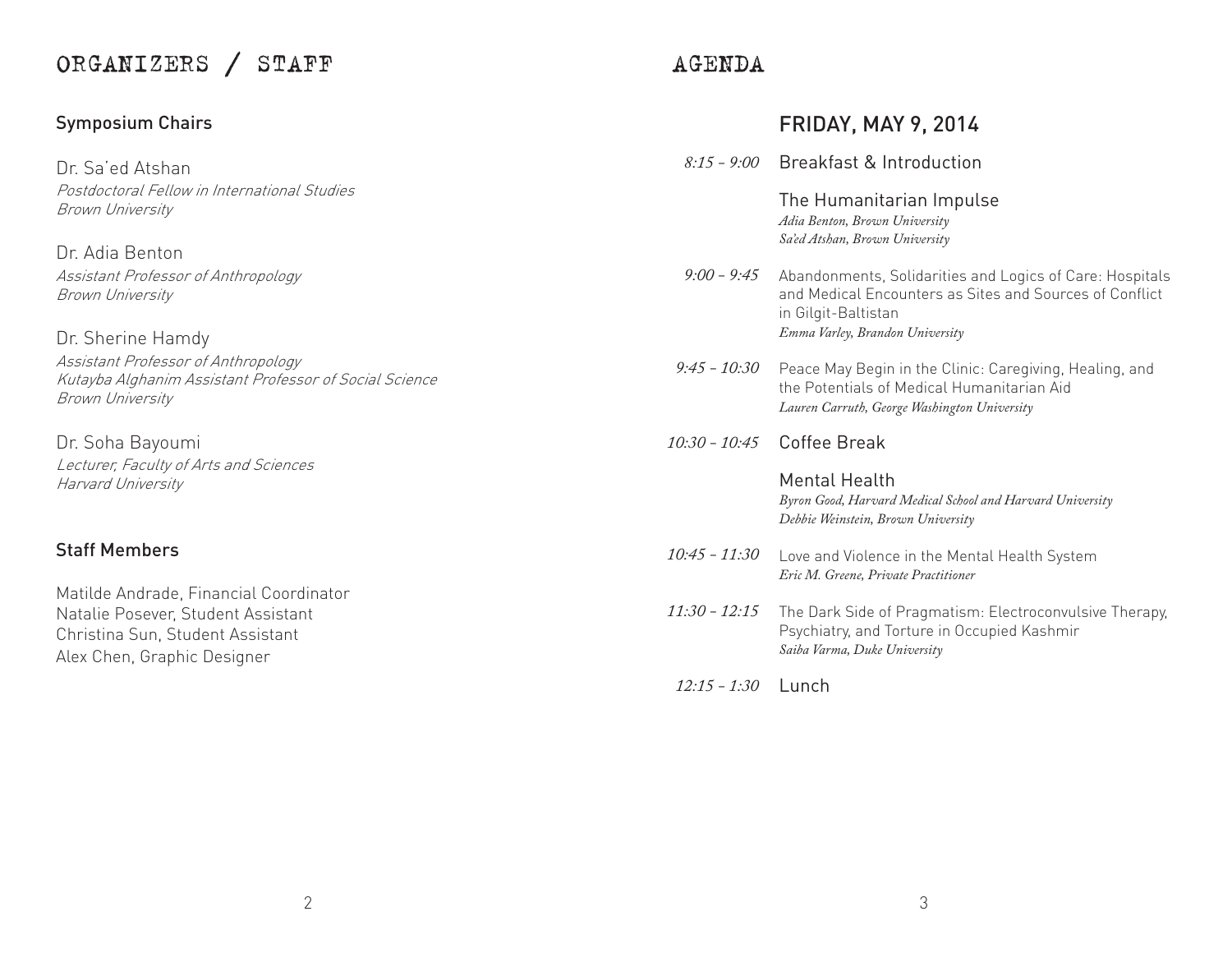Medical Neutrality in Turkey

*Mary-Jo Good, Harvard Medical School and Harvard University Amy Austin Holmes, Brown University*

- *1:30 2:15* Terrorizing Medics: Atmospheric Violence & Medicalized Resistance *Salih Can Aciksoz, University of Arizona*
- Criminalization of Clinicians and Delegitimization of State Violence During the Gezi Riots in Turkey *Basak Can, University of Pennsylvania 2:15 - 3:00*
- Coffee Break *3:00 3:15*

Medicine and Authority *Peter Redfield, University of North Carolina—Chapel Hill Michael Kennedy, Brown University*

- Doctors of the Revolution: Egypt's medics and their fight for health and social justice *Sherine Hamdy, Brown University and Soha Bayoumi, Harvard University 3:15 - 4:00*
- Doctors with Borders: Palestinian Physicians' Testimonies in Israel/Palestine *Guy Shalev, University of North Carolina—Chapel Hill 4:00 - 4:45*
	- Joint dinner at the Faculty Club to be scheduled at the end of the day. *‡*

## SATURDAY, MAY 10, 2014

Breakfast *8:30 - 9:00*

> Structural Violence in the United States *Rebecca Carter, Brown University Dannie Ritchie, Brown University*

- Youth Violence Intervention and Prevention – from Understanding to Action *Robert Gore, State University of New York Downstate Medical Center 9:00 - 9:45*
- Alternatives to Abortion: Creating the Pro-Life Clinic *Sara Matthiesen, Brown University 9:45 - 10:30*
- 10:30 10:45 Coffee Break
- *10:45 12:00* General Discussion
- Lunch & Concluding Remarks *12:00 - 1:00*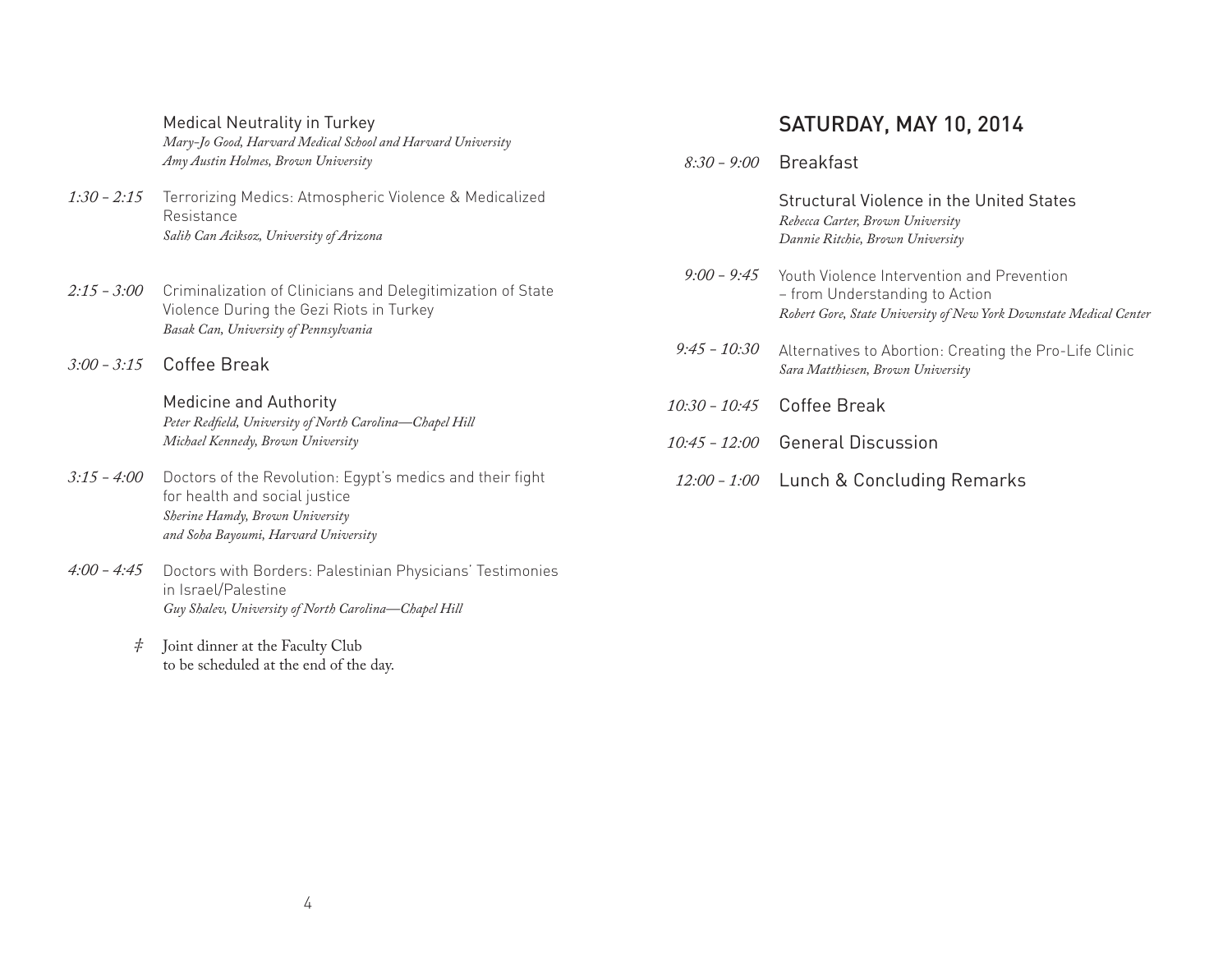## Emma Varley

*Assistant Professor, Department of Anthropology Brandon University*

#### Abandonments, Solidarities and Logics of Care: Hospitals and Medical Encounters as Sites and Sources of Conflict in Gilgit-Baltistan

Using data from five years of fieldwork in the semi-autonomous Gilgit-Baltistan region of northern Pakistan, my paper explores clinical services and treatment encounters as conduits for the expression and propagation of conflictive Shia-Sunni sectarianism. This paper focuses on healthcare providers' professional and personal navigations of an episode of sectarian conflict whose epicenter was at the District Headquarters Hospital (DHQ), Giglit-Baltistan's foremost government hospital. Staffed by predominantly Shia personnel and based in a Shia neighbourhood in Gilgit, the region's capital, the DHQ provides treatment for conflictrelated injuries, refuge for those fleeing local violence, and has been the site of Shia political and religious protests and acts of terrorism. Patients and providers from across the sectarian divide report the DHQ's wards are also the scene for increasingly routine acts of Sunnidirected enmity, inclusive of medical neglect, mismanagement and extortive demands for informal fees, and targeted attacks, with patients abducted, injected with 'poison' or shot in their beds. Through critical analysis of providers' narratives concerning the impacts of the hostilities on the social, administrative and clinical practices and consequences of medicine, I explore how medicine and the delivery of health services exemplify the complex ways that clinics in crisis serve as zones of contact and abandonment, in which neglect and harm are directed along lines of sectarian affiliation to produce vulnerability, spectacular violence and death for both healthcare providers and patients.

*Emma Varley received her PhD in Medical Anthropology from the University of Toronto in 2008. Her recent research and publications address the impacts of conflict, social inequality, and health sector reform for Safe Motherhood services, programming, and policies in northern Pakistan.*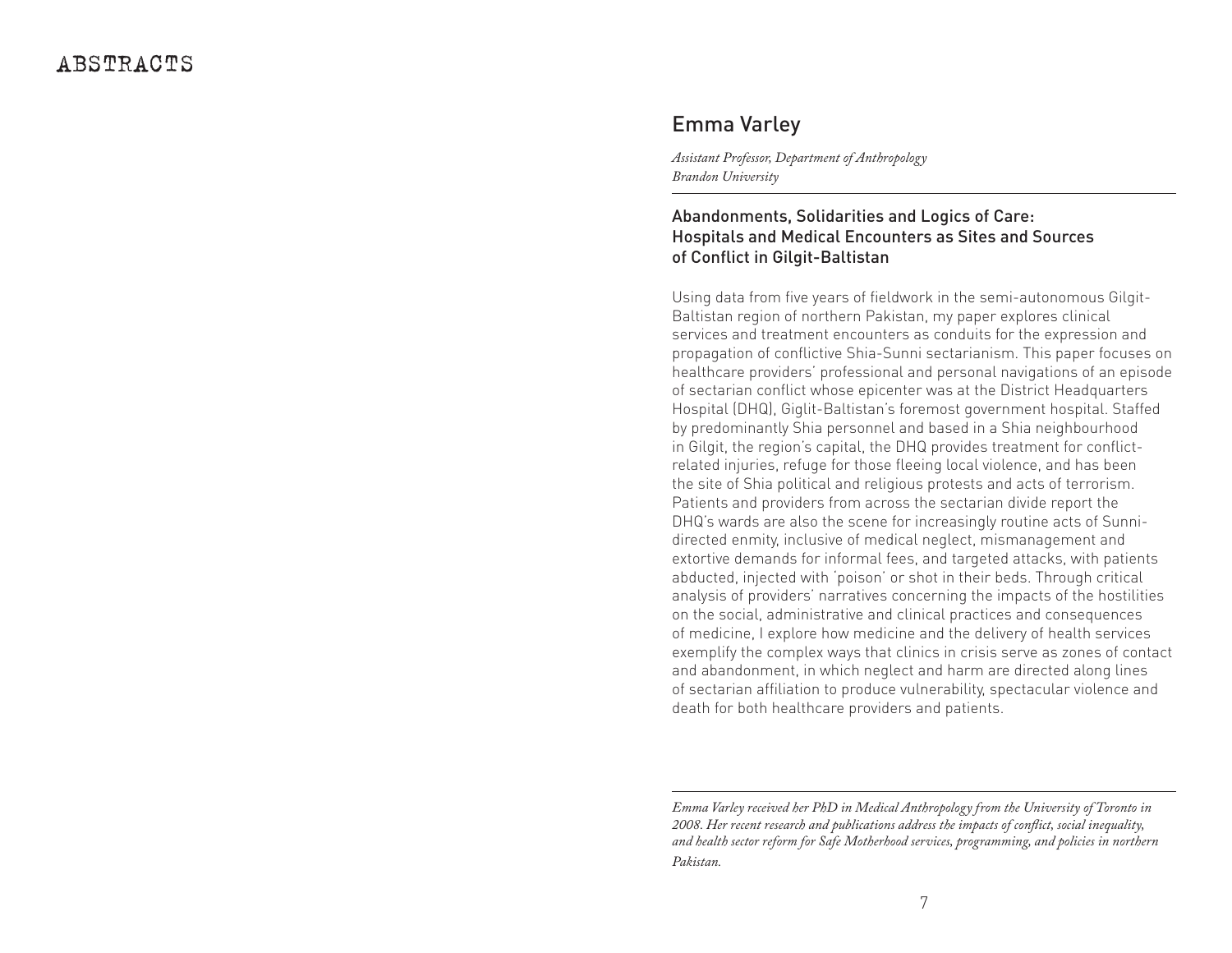## Lauren Carruth

*Postdoctoral Fellow, Institute for Global and International Studies Department of Anthropology, George Washington University*

#### Peace may begin in the clinic: caregiving, healing, and the potentials of medical humanitarian aid

Staffs of relief agencies, around the world, regularly care for persons from antagonistic groups during humanitarian relief operations. This is the case in the Somali Region of Ethiopia: Somalis from the Issa clan frequently receive healthcare during relief operations either from clinicians affiliated with the rival Ogaden clan further south, or from clinicians belonging to Amharic-speaking, historically antagonistic groups further west. Consequently, even though humanitarian aid is often characterized as ad-hoc and neutral, medical encounters undeniably shape and are shaped by political subjectivities and histories of conflict. Drawing on ethnographic work in eastern Ethiopia, I describe two contrasting medical interventions, and show how, in each, animosities were either reinforced or destabilized. I then connect insights from the anthropology of healing (e.g. Kleinman) with the idea of "therapeutic citizenship" (e.g. Nguyen) to help me think through the relationships between providing care, establishing trust, and building governments. I find that what it means to be a Somali National Regional State citizen, an "Ethiopian," a "patient," and a "healthcare provider" are all related and all forged intersubjectively, often within the walls of clinical spaces. These forms of sociality may well shape the course of peace talks between Somali groups and the Ethiopian state, burgeoning regional political structures, and future relief operations. In sum, healthcare during and after emergencies is precarious but pivotal: it has the potential to either worsen the conditions under which humanitarian crises unfold, or build new interpersonal and governmental relations of trust. Peace can, potentially, begin in the clinic.

*Lauren Carruth is a medical anthropologist with expertise in nutrition and humanitarian policy. She teaches courses in anthropology at George Washington University in Washington, DC. Her research investigates health care and healing during humanitarian crises among displaced Somalis in the Horn of Africa.*

# Eric M. Greene

*Clinical Psychology Private Practitioner*

#### Love and Violence in the Mental Health System

Two areas of conflict that have persisted in the United States are of class and of race. Forms of structural violence based on class and race also lead to physical and psychological violence against disenfranchised populations in the United States. Structural racism and classism are embedded in the mental health care system. In order to demonstrate how psychology participates in this structural violence, I will present a brief history of psychology's role in oppressive dynamics; I will present current research on the ways in which psychology continues to act oppressively; I will try to show how classism and racism are associated with mental illness. To demonstrate how these oppressive dynamics directly affects disenfranchised populations, I will present three case studies of male patients who are African-American, of low socioeconomic status, and vary in age.

From my observations of their participation in the mental health system, I will draw three conclusions. One, psychiatrists, psychologists and other mental health workers are complicit to further oppress disenfranchised populations by shaping patients to think their illness is a result of a biological or genetic dysfunction (i.e., the medical model), thereby turning their patients' attention away from their oppressive environment, and by creating stigma. Two, medication can be used as an oppressive tool which can lead to lifelong iatrogenic illnesses. Three, structural violence is embedded in psychological diagnosis, testing and treatment. Most mental health professionals mean well and aspire to make a positive difference, but once acting as a participant in the larger system, may lose their moral footing. Theoretical ideas about consciousness and ideology, and systemic implications about psychology in the greater social context will be discussed. Thus, drawing upon my clinical training and research on the relationship between psychological counseling and structural violence, my paper will shed light on the position of mental health practitioners and clinicians in the context of race and class-based violence in the United States.

*Eric Greene is a clinical psychologist who is in private practice in Los Angeles, CA. He has nearly ten years of experience in the mental health field working in various institutions, such as a juvenile detention center, an HIV/AIDS organization, an hospice center, and dual-diagnosis treatment facilities. His dissertation focused on the social sources of psychopathology.*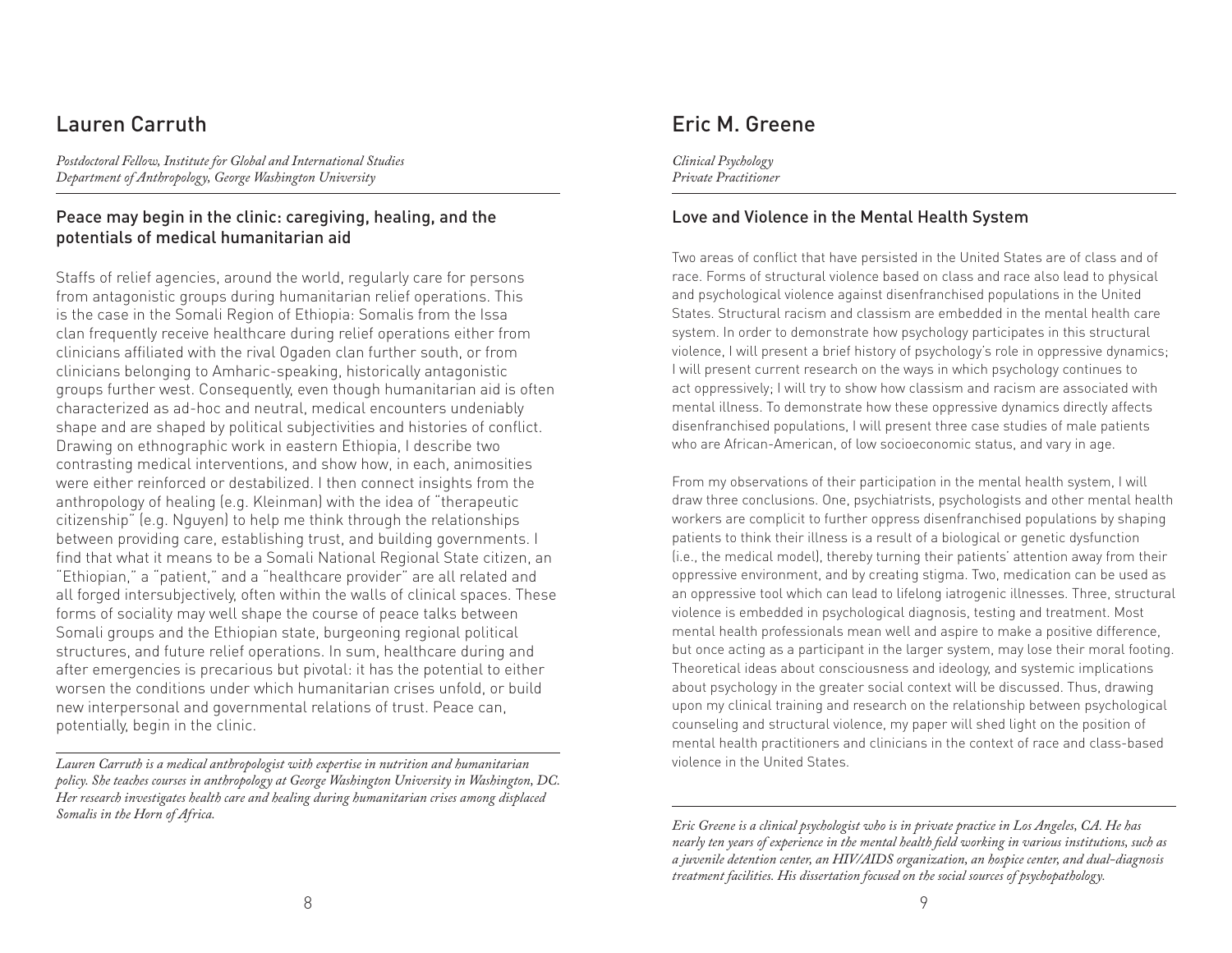# Saiba Varma

*Lecturing Fellow, Thompson Writing Program Duke University*

#### The Dark Side of Pragmatism: Electroconvulsive Therapy, Psychiatry, and Torture in Occupied Kashmir

In psychiatric hospitals across India, electroconvulsive therapy (ECT) – colloquially known in Kashmir as "karant" [from the English word current] – is routinely and pervasively administered without anesthesia in cases of severe mental illness. While psychiatrists in Kashmir acknowledge that ECT is administered in imperfect political-economic conditions, they justify its continued use based on an "ethic of pragmatism": namely, that real-world problems in access to mental health care and treatment in the global South require pragmatic, creative, and improvised techniques; as such, imperfect ECT is better than no ECT. Through a close reading of a case file of a twenty-year-old female patient named Saira Irshad, I show how the logic of pragmatism – created in the name of access and care – nonetheless circumscribes the agency and experiences of patients in profound ways. I also locate the use of ECT in Kashmir within a social and political context where state torture – including the use of electric shock – has been widely reported. In comparing the clinic and interrogation center, I show how both regimes of governance attempt to reduce their subject to a body that bears the marks of material state power. In nesting ECT within this context of violence and occupation, I show the limits of an ethics based on pragmatism.

*Saiba Varma completed her PhD in anthropology from Cornell University in 2013. Since 2012, she has worked as a postdoctoral fellow at the Thompson Writing program at Duke University. Her book manuscript, currently in preparation, examines state and non-state trauma-based humanitarian interventions in Kashmir.*

# Salih Can Acikcoz

*Assistant Professor, School of Middle Eastern & North African Studies The University of Arizona*

#### Terrorizing Medics: Atmospheric Violence & Medicalized Resistance"

One of the defining characteristics of the Gezi Uprising that shook Turkey over the summer of 2013 was its medicalized nature. As police forces unlawfully used excessive amounts of poisonous anti-riot gas in order to disperse the protests, thousands of protesters responded by flooding the streets wearing surgery masks. Pharmacies in all major cities ran out of their stocks of antacid medicine, and "Talcid Man," who offered first aid for those affected by gas with his tank of antacid solution, became one of the cultural icons of the protest. More importantly, medics and health workers played a key role in the sustainability of protests by setting numerous impromptu emergency care centers for protesters near the sites of violent confrontation. As the resistance against police violence increasingly became medicalized, the government launched a brutal crackdown on medical professionals and their organizations, facing international criticisms over violations of medical neutrality. This paper will study these intertwined processes of medicalization of political protest and the Turkish government's targeting of medical professionals as a window to explore the broader transformations of sovereignty, state violence, and medicine in the millennial Turkey. Analyzing how protesters fashioned embodied cultural responses to poisonous gasses, inventing new forms of endurance, care, and resistance, and the role health workers played in this process, the paper will discuss the political contestations over the ethical, professional, and political responsibilities of medics in revolution.

*Salih Can Aciksoz received his PhD in anthropology from the University of Texas at Austin in 2011. His research and teaching interests include violence, masculinity, body and disability, trauma, sovereignty, nationalism, social movements, reproductive health, and new reproductive technologies. He has published several book chapters and articles in journals such as Medical Anthropology Quarterly and Ethnologie Française. He is currently working on a book manuscript entitled Sacrificial Limbs of Sovereignty: Gender, Violence, and Embodied Politics in Turkey.*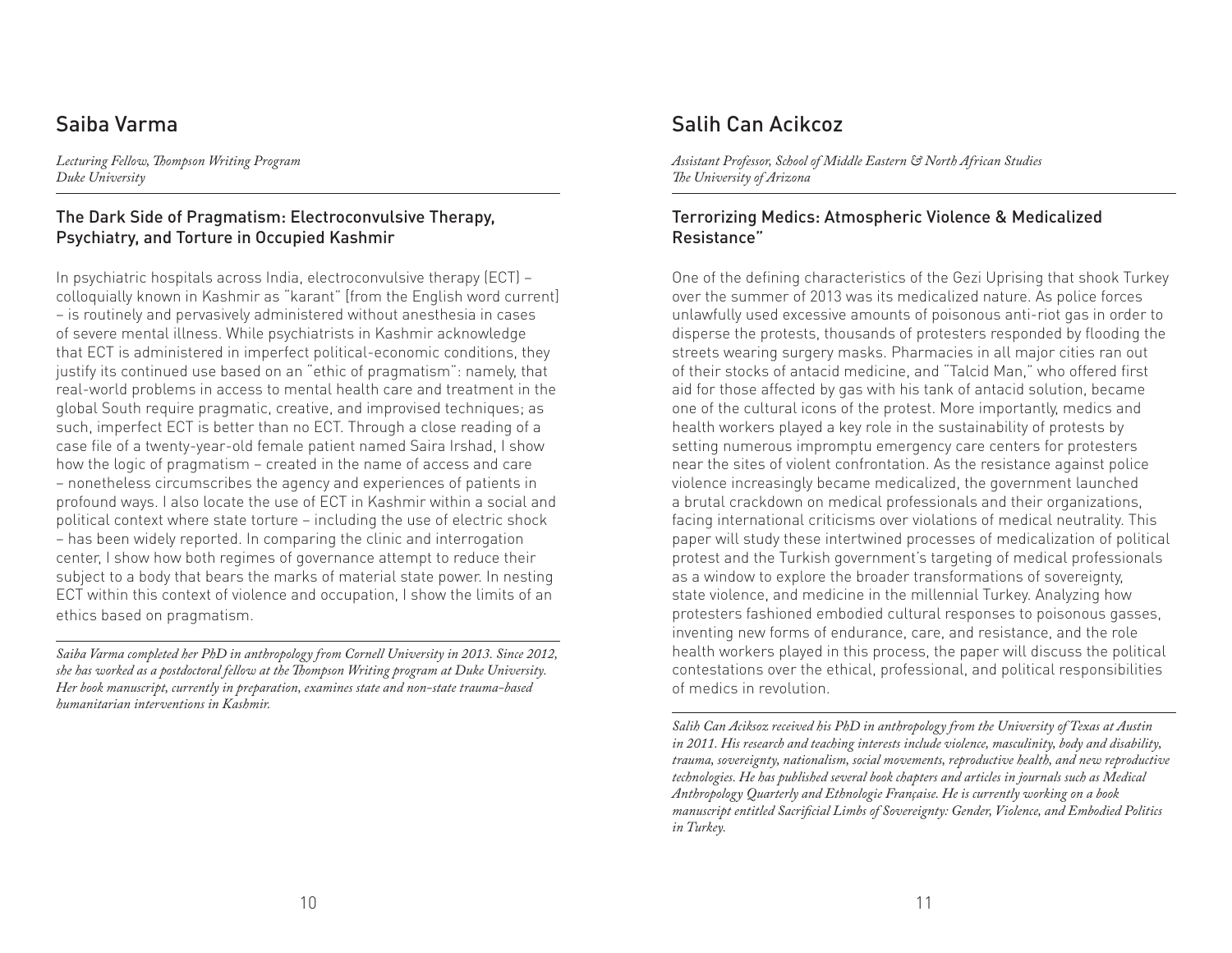# Basak Can

*Doctoral Student, Department of Anthropology University of Pennsylvania*

#### Criminalization of Clinicians and Delegitimization of State Violence during the Gezi Riots in Turkey

During the Gezi riots in June 2013 in Turkey, hundreds of clinicians simultaneously mobilized to provide first aid for the injured protestors in makeshift clinics as well as through mobile medical teams. However, their clinical practice became the target of police violence during the events, and of legal sanctions and indictments that criminalize unauthorized emergency medical care after the events. The clinicians not only organized campaigns against the criminalization of care, but also mobilized various expert witnessing techniques by gathering casualty data, preparing medical reports and organizing symposiums on the long-term bodily and psychological effects of riot control agents during and after the events. Drawing on personal observations of the workings of makeshift clinics during the events and semi-structured interviews with clinicians, and analyzing recent laws restricting emergency care provision, the paper discusses how expert medical knowledge and practice became the site of legal and political contention between the government and the clinicians. Against the backdrop of anti-torture struggles of physicians in Turkey in the last three decades, this paper explores the interaction between criminalization of clinical practice through legal means and delegitimization of state violence through clinical practice during the Gezi Riots in Turkey. To this end, the paper follows one critical event where an Ottoman style old mosque was turned into a makeshift clinic for two days at the height of the protests. The government represented this as a sacrilegious act accusing the protestors/clinicians of entering the mosque with their shoes on and consuming alcohol inside despite the fact that the muezzin of the mosque denied these claims. The prosecutor charged two doctors of hiding the protestors in the mosque. The clinicians respond to the government's criminalization campaign by further resorting to the notions of universal medical ethics and medical neutrality, which at the same time enable them to classify excessive use of riot control agents as torture, and delegitimize state violence.

*Basak Can studied economics and sociology at Bogazici University in Istanbul, Turkey. As a PhD candidate at the University of Pennsylvania, she is currently completing her doctoral dissertation in anthropology entitled "State-making, evidence-making, and claim-making: Enforced disappearances and torture in Turkey." Her research addresses the complex relationship between politics of knowledge and state violence and analyzes the ways in which different actors—the relatives of the forcibly disappeared and the tortured, as well as human rights activists/organizations and forensic and medical experts—interact with the repercussions of political violence.* 

12

## Sherine Hamdy with

*Kutayba Alghanim Assistant Professor of Social Sciences Department of Anthropology, Brown University*

# Soha Bayoumi

*Lecturer, Faculty of Arts and Sciences Department of the History of Science, Harvard University*

#### Doctors of the Revolution: Egypt's medics and their fight for health and social justice

Amidst the recent political uprisings in the Arab region, physicians and other healthcare workers have found themselves, willy-nilly, in the crossfire. This paper focuses on Egypt's medics, paying special attention to how many have both appealed to and practiced medical neutrality as its own potent and contested political stance, particularly since the period of military rule following Mubarak's removal from power. Our paper draws on interviews with key players in the doctors' strike and with physicians who served as volunteers in the field hospitals in the days of unrest and violence, including those who belong to organizations, such as "Tahrir Doctors," "Doctors Without Rights," and "Operation: Anti-Harassment." Our paper reveals how their commitment to medical neutrality put them at odds with the orders of military personnel, infuriated throngs of protestors, led to suspicion among members of the Muslim Brotherhood, and even caused divisions and fractions within their own movement.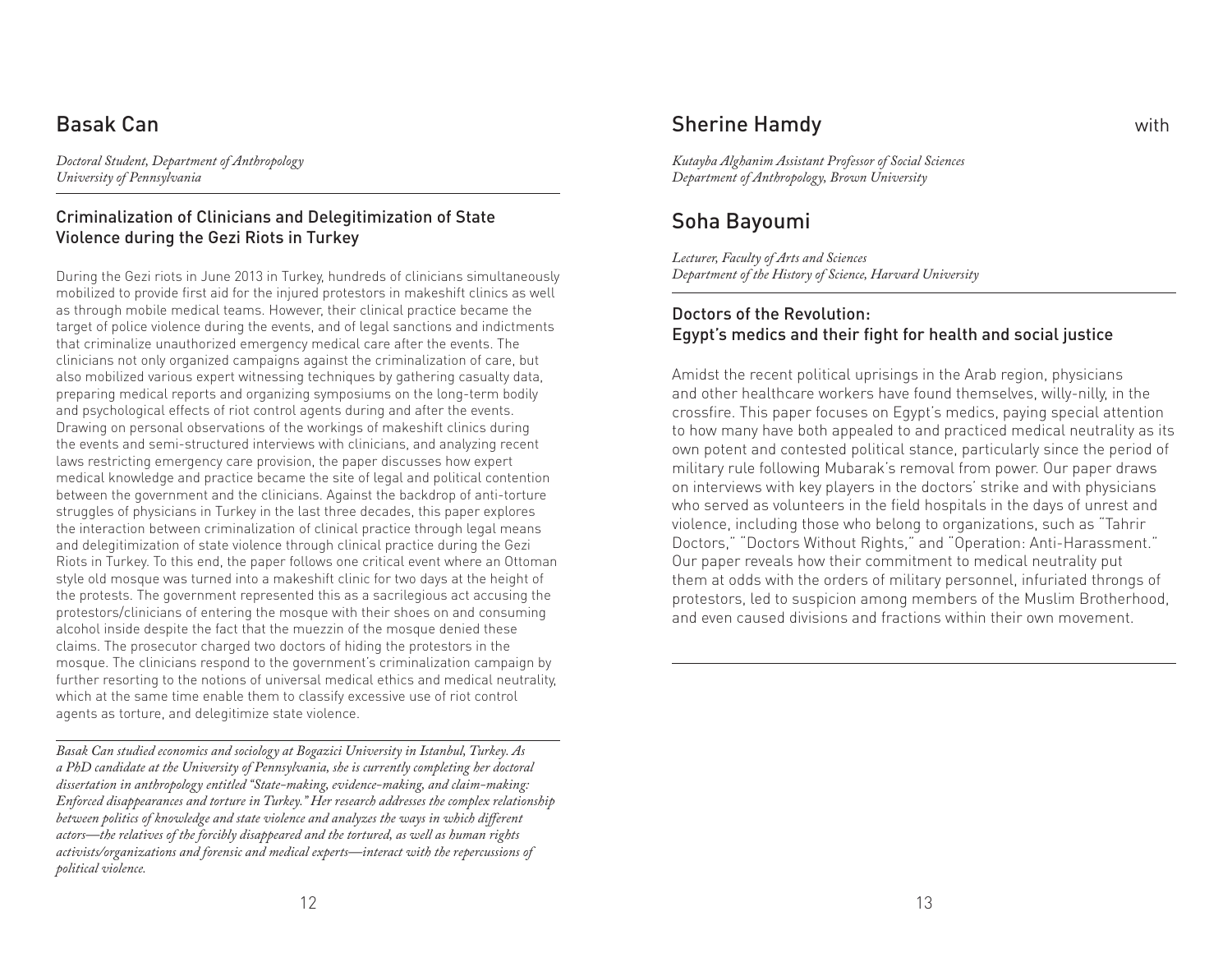*Sherine Hamdy has been teaching at Brown since 2006, first as a Cogut Mellon Postdoctoral Fellow and later as an assistant professor of anthropology. She serves on the faculty committee of Science, Technology, and Society and the faculty committee on Middle East Studies. In 2009, she was named the Kutayba Alghanim Assistant Professor of the Social Sciences. Her article "When the State and Your Kidneys Fail: Political Etiologies in an Egyptian Dialysis Ward" (American Ethnologist, 2008) won the 2009 Rudolph Virchow Award from the Society of Medical Anthropology. Her latest book, Our Bodies Belong to God: Organ Transplants, Islam, and the Struggle for Human Dignity in Egypt, received honorable mention in the 2013 Clifford Geertz Book Prize from the Anthropology of Religion section of the American Anthropological Association. She was a Member of the School of Social Sciences at the Institute for Advanced Study in Princeton, 2011-12. She is currently a Greenwall Foundation Scholar in Bioethics as she continues to research and teach medical anthropology at Brown.*

*Soha Bayoumi received her PhD in 2012 from Sciences Po Paris in political philosophy and works on the question of justice at the intersection of political philosophy, intellectual history, and Science and Technology Studies. She has worked and taught on European and American intellectual history, as well as the intellectual history of the modern and contemporary Middle East. She also works and teaches on questions related to gender, health, and medicine. She is currently co-authoring a book (with Sherine Hamdy, Brown University) about the role of doctors in the Egyptian revolution, and working on a book manuscript on the normative links between liberalism and socialism.*

# Guy Shalev

*Doctoral Student, Department of Anthropology University of North Carolina at Chapel Hill*

#### Doctors with Borders: Palestinian Physicians' Testimonies in Israel/Palestine

With Palestinians comprising about 12% of physicians working in Israel, the public health system is one of the few arenas in the "Jewish state" where Palestinians are positioned as authoritative experts alongside Israeli colleagues. Yet in this context of ongoing political conflict and Jewish doubts over Palestinians' social inclusion, Palestinian physicians' professional identities are fraught with broader cultural contestations and struggles. This paper examines what the production and circulation of Palestinian physicians' testimonies may reveal about the practice of medicine amidst political conflict. Drawing on interviews with Palestinian physicians and close readings of two memoirs by Palestinian doctors, I explore how Palestinian physicians mobilize and contest medicine's authority in acts of bearing witness. Their testimonies combine personal and collective experiences as Palestinians with narratives of doctoring. Viewed within the dual contexts of Palestinian traditions of bearing witness and medical traditions of 'detached-concern,' these testimonies reveal the complex choreography between two identities: the disinterested objective witness and a total engaged insider. I then examine the circulation of one such testimony in Israeli media: the story of Izzeldin Abuelaish, who lost three daughters in an Israeli tank assault. I follow the circulation of his story in television and radio broadcasts, YouTube videos, a memoir and a theatrical adaptation, contrasting it with the invisibility of countless other Palestinian testimonies. I argue that in the Israeli-Palestinian context, the medical profession forms a 'fluid space' in which physicians' Palestinian-ness and their doctor-ness are both perceived as partial, allowing for the formation of a border-crossing testimony.

*Guy Shalev holds an MA (2011) from the Hebrew University and is currently in a PhD program in medical anthropology at UNC. His MA thesis examines the production of charismatic authority in a Sufi order in Nazareth; it was named the Best Thesis of 2013 by the Israeli Sociological Society and was awarded the 2013 Society for the Anthropology of Religion's Student Paper Prize. His current research is about Palestinian physicians in the Israeli health system.*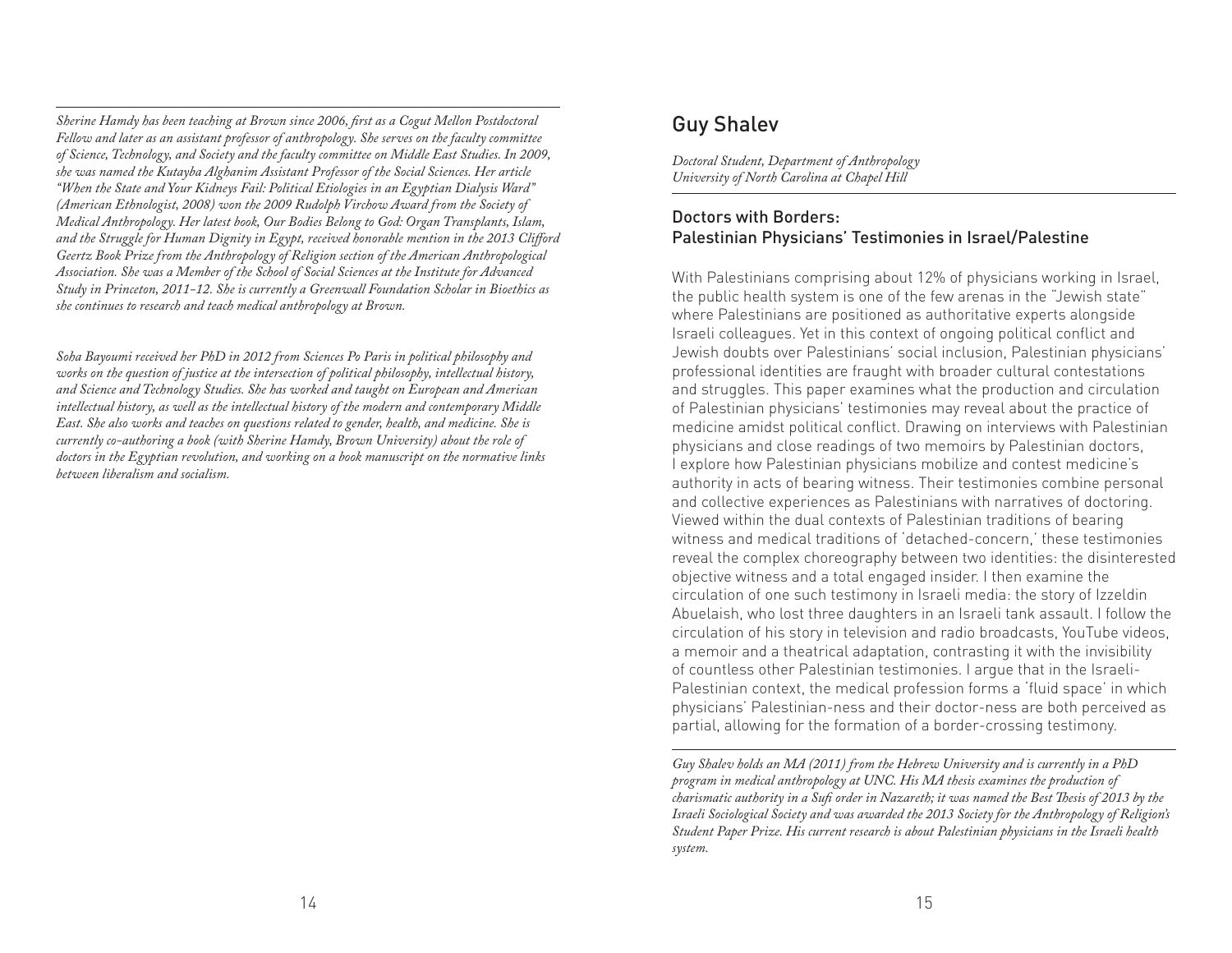# Robert Gore

*Executive Director, Kings Against Violence Initiative, Department of Emergency Medicine SUNY Downstate Medical Center & Kings County Hospital Center*

#### Youth Violence Intervention and Prevention – from Understanding to Action

Being a black man working in the ER and taking care of patients riddled with bullets, stabbed, or beaten hit me at my core, especially when I know the patient from my neighborhood and when they look like me, my friends, or family members. Violence is beyond a social problem. It is a public health crisis with risk factors that can be changed to prevent senseless death. Mental wellness is just as important for the patients whose lives are affected but also with the family members and friends. It's a community process. It's still taboo for black youth to have a mental illness in our community dealing with depression, bipolar disorder, schizophrenia, or anxiety. My team and I have decided to do something about it, thus the birth of the Kings Against Violence Initiative (KAVI). KAVI is a hospital, school, and community-based youth violence intervention, prevention, and empowerment program working to create opportunities for young people injured as a result of violence or at risk to engage in violent behavior. The young people that we work with are some of the best and brightest minds I have seen, and we are sure, given the right circumstances, support, tools, and resources, these minds will continue to grow, thrive, and create positive changes within our communities.

*Robert Gore is an attending physician and clinical assistant professor at Kings County Hospital – SUNY Downstate Department of Emergency Medicine in Brooklyn, NY. After finishing his undergraduate studies at Morehouse College in Atlanta, GA, he then went on to the State University of New York at Buffalo for medical school. He then completed his emergency medicine residency training at Cook County Hospital in Chicago, where he was chief resident. Dr. Gore was the assistant program director for the Kings County-SUNY Downstate Emergency Medicine Residency Program for four years. He is the founder and currently the executive director of the KAVI (Kings Against Violence Initiative), a hospital and school based youth violence intervention prevention and empowerment program targeting teens that have been injured as a result of violence or at risk for violent and recurrent violent injury. He is the founder and director of the Minority Medical Student Emergency Medicine (MMSEM) Summer Fellowship, which is a mentoring and enriching program for underrepresented minorities interested in Emergency Medicine with a focus on project development. Dr. Gore has lectured around the U.S., the Caribbean, and Asia and has worked in East Africa, Haiti, and South America. Since 2008, he has been working as a consultant for Clinique Espérance et Vie in Terrier Rouge (Northern Haiti) and working towards establishing a regional health care system in the northern part of Haiti. He is on the board of directors for EMEDEX International, a non-profit organization dedicated to the global promotion and advancement of emergency medicine, disaster management, and public health.*

## Sara Matthiesen

*Doctoral Candidate, Department of American Studies Brown University*

#### Alternatives to Abortion: Creating the Pro-Life Clinic

In the U.S., mention of "abortion" or the "abortion debate" easily rouses images of clinic violence, ranging from gauntlets of zealous protesters blocking women's entry to the murder of abortion providers. In these familiar configurations, the abortion clinic is the target of antiabortion violence. However, in this paper I explore a pro-life tactic that uses the clinic to enact violence, albeit in much subtler and diffuse forms. Over the past twenty years, the work of "crisis pregnancy centers," volunteer-run clinics providing "alternatives to abortion," have grown in both number and scale of services provided. Advertisements offering free pregnancy tests and low-cost medical care bring in women concerned about an unplanned pregnancy and looking for cheap abortions or prenatal services. Due to the pro-life and conservative Christian orientation of centers, women are unlikely to get thorough or accurate information about abortion or contraception, and material support often entails further embedding women in a medical network guided by conservative views on reproduction and sex. Decreased state support for poor mothers and their children over the past twenty years has only increased the odds that poor women will utilize these centers. This paper explores how white, middle-class, Catholic and Evangelical women have used the clinic to both position themselves as advocates of poor pregnant women and wed medical support to a pro-life political project. I consider the different types of violence enacted by this approach, and how such violence disproportionately impacts women abandoned by a state that treats reproduction as a private burden.

*Sara Matthiesen is a PhD Candidate in American Studies at Brown University. Her dissertation, "Reconceived: Women's Reproduction after Roe v. Wade," examines debates between gender-based advocates and state and legal institutions over how to define and best account for women's "reproductive difference" in the decades following the women's rights movement.*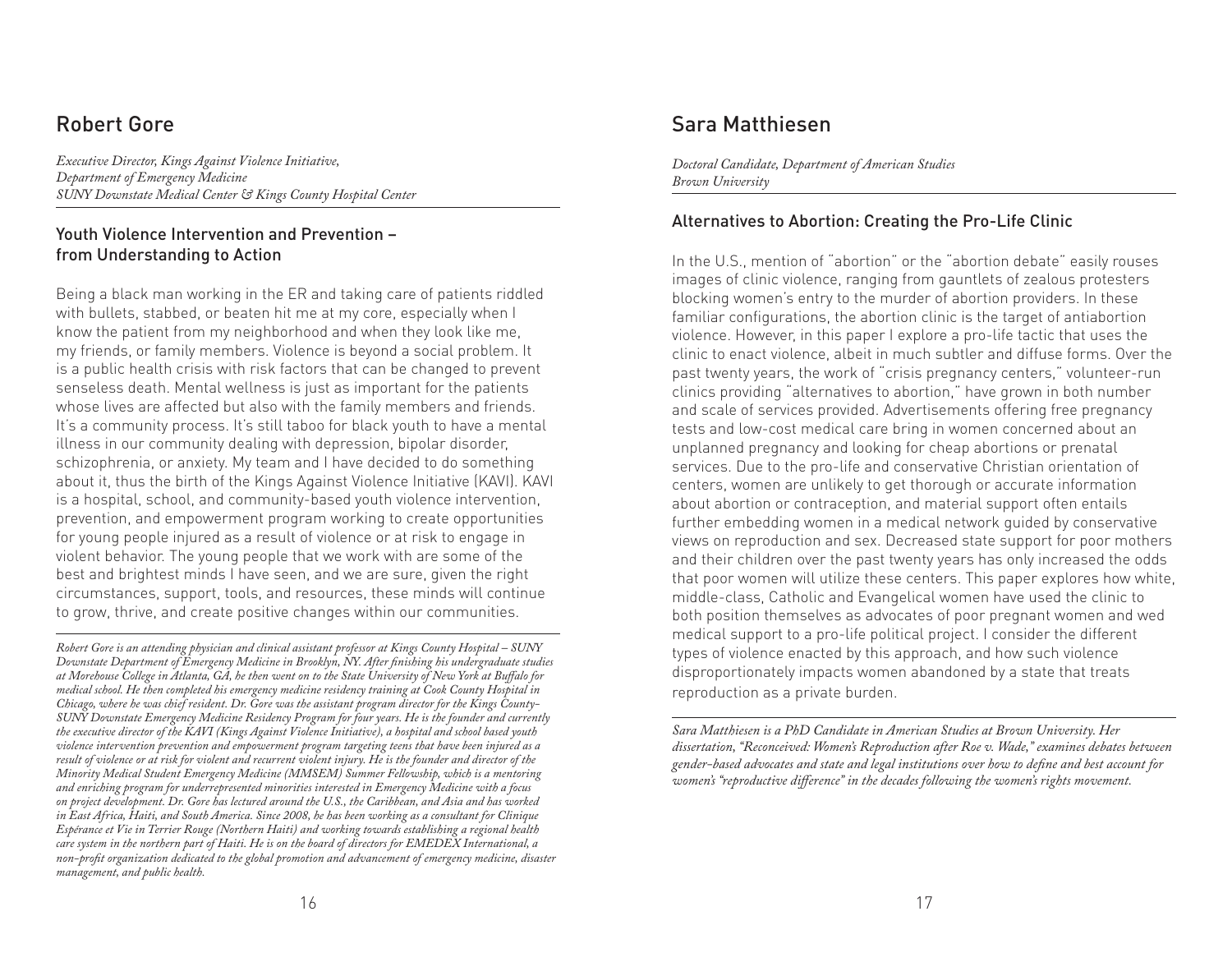# SPONSORSHIP

This symposium has been generously supported by

The Watson Institute for International Studies at Brown University



The Humanities Initiative at Brown University

The Pembroke Center for Teaching and Research on Women at Brown University



The Science, Religion and Culture Program at Harvard Divinity School.